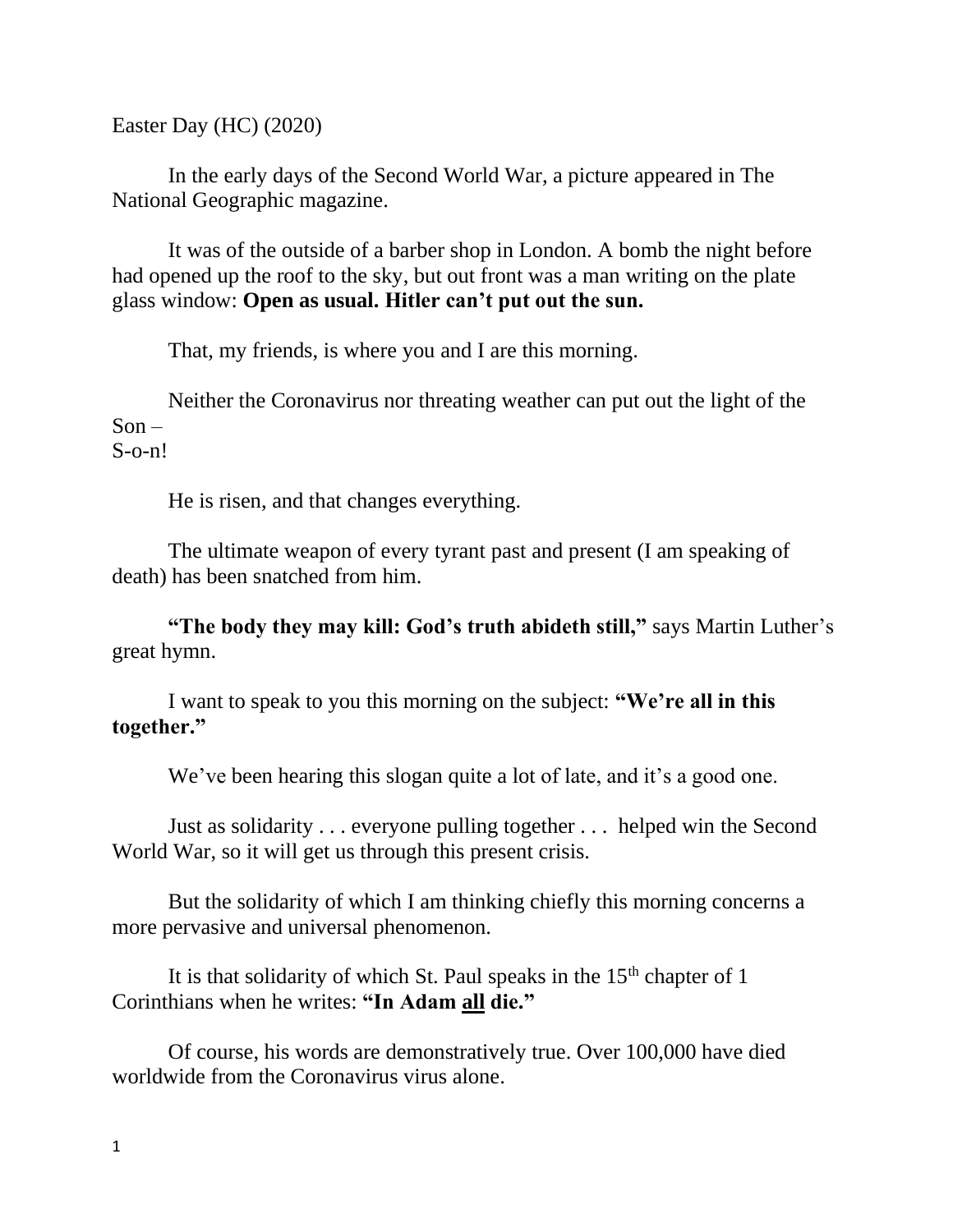But, that's just the tip of the iceberg. Death is a universal reality. It gives solidarity to the human race. We're all in this together.

"It is appointed unto men once to die," says the writer of the Epistle to the Hebrews, and we know this is true.

And yet, there is something within us that that rebels. In the words of Tennyson.

"Thou madest man, he knows not why, He thinks he was not made to die."

In our gut we know we were made for something more, yet death comes to all.

That's the bad news. We are all in this together.

The good news is that Easter entered something new into the equation.

The verse I partially quoted earlier does not end with: "In Adam all die." No, it continues:

**"For as in Adam all die, even so in Christ shall all be made alive"** (1 Corinthians 15:22).

In the same section of verses, we are told that Jesus is the *first-fruits* of them that slept.

What might that word 'first-fruits' signify?

Think of being outside in late winter. There is snow on the ground, but bravely poking its head up through that snow is a single daffodil.

What does that daffodil say?

Is it just a one-of pretty sight?

No, it's a sign and a harbinger of something greater.

It says winter is about over. Many more daffodils are coming.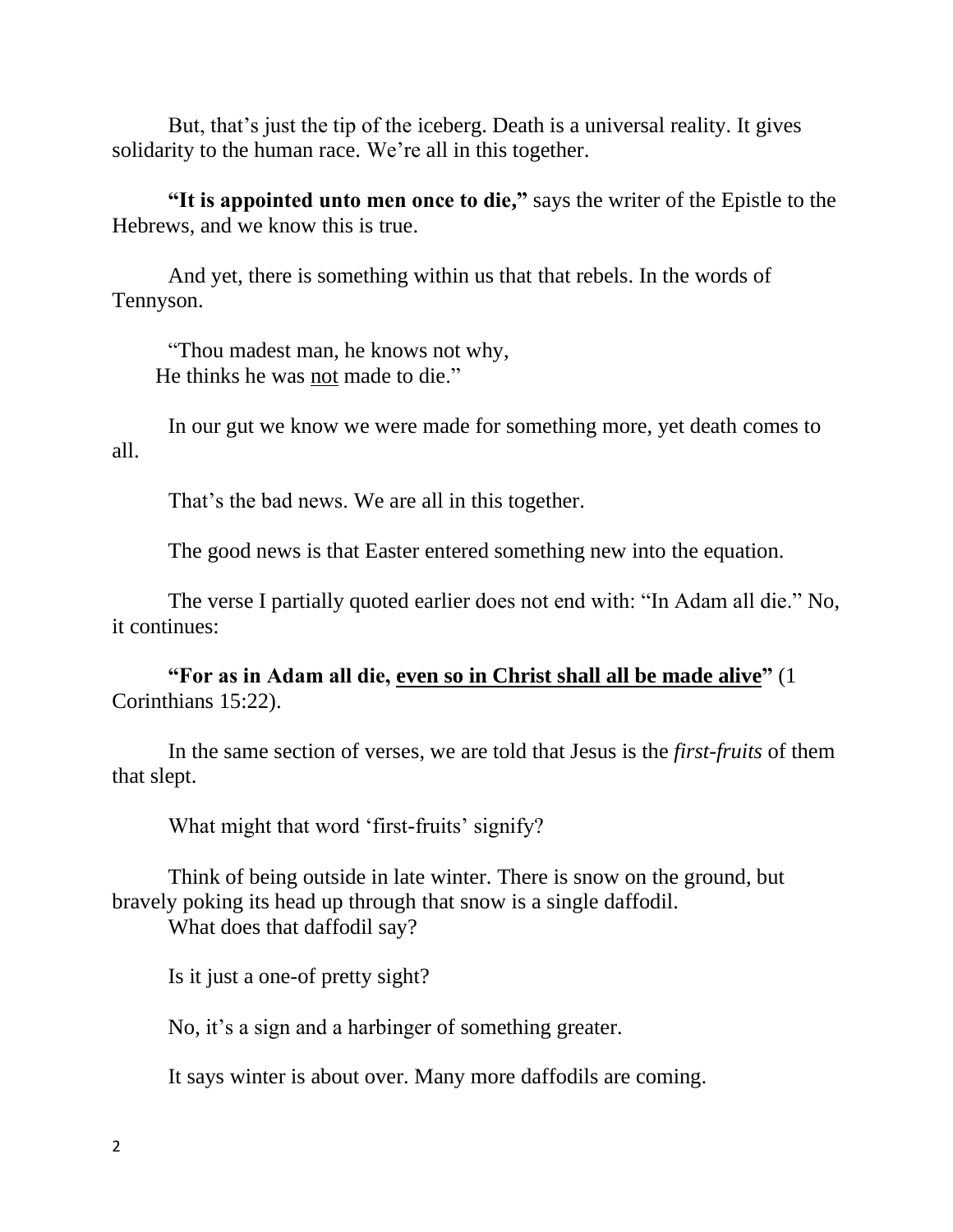Just so with the resurrection of Jesus Christ. It says many more resurrections are coming. That is what that word "first-fruits" is all about.

As there is solidarity in the human plight, so there is there is solidarity in the God-sent solution.

But, how can I avail myself of this solution? How can I live ... really live ... . live now and for all eternity?

How can I be rescued from being a fearful, self-centred, defensive person to one who possesses the very life of God?

Thankfully the Scriptures are very forthright in telling us.

**"Believe on the Lord Jesus Christ, and thou shalt be saved,"** says Paul to the Philippian jailor in Acts 16:31.

**"As many as received him, to them gave he power to become the sons of God, even to them that believe on his name, "** writes John in the magnificent prologue to His Gospel.

To *believe*, of course, means more than to give bare mental assent to a few facts about Jesus. It has been correctly said that the devil believes all the articles of the Christian Creed, yet is not a Christian.

What then does "believe" mean? Well, it means being honest with God. Laying your sins, failures, your most cherished hopes and dreams, your very selfidentity, at His feet, and saying: **"Deal with all of these."**

"I believe you are the true King, the Lord of all creation."

"I believe your death on the cross was for me. My failures were placed and nailed there."

"I believe you love me and want to make me into a new person, a better person, a person with a purpose and goal, a sharer in your divine life."

"From here on out, I want to go your way."